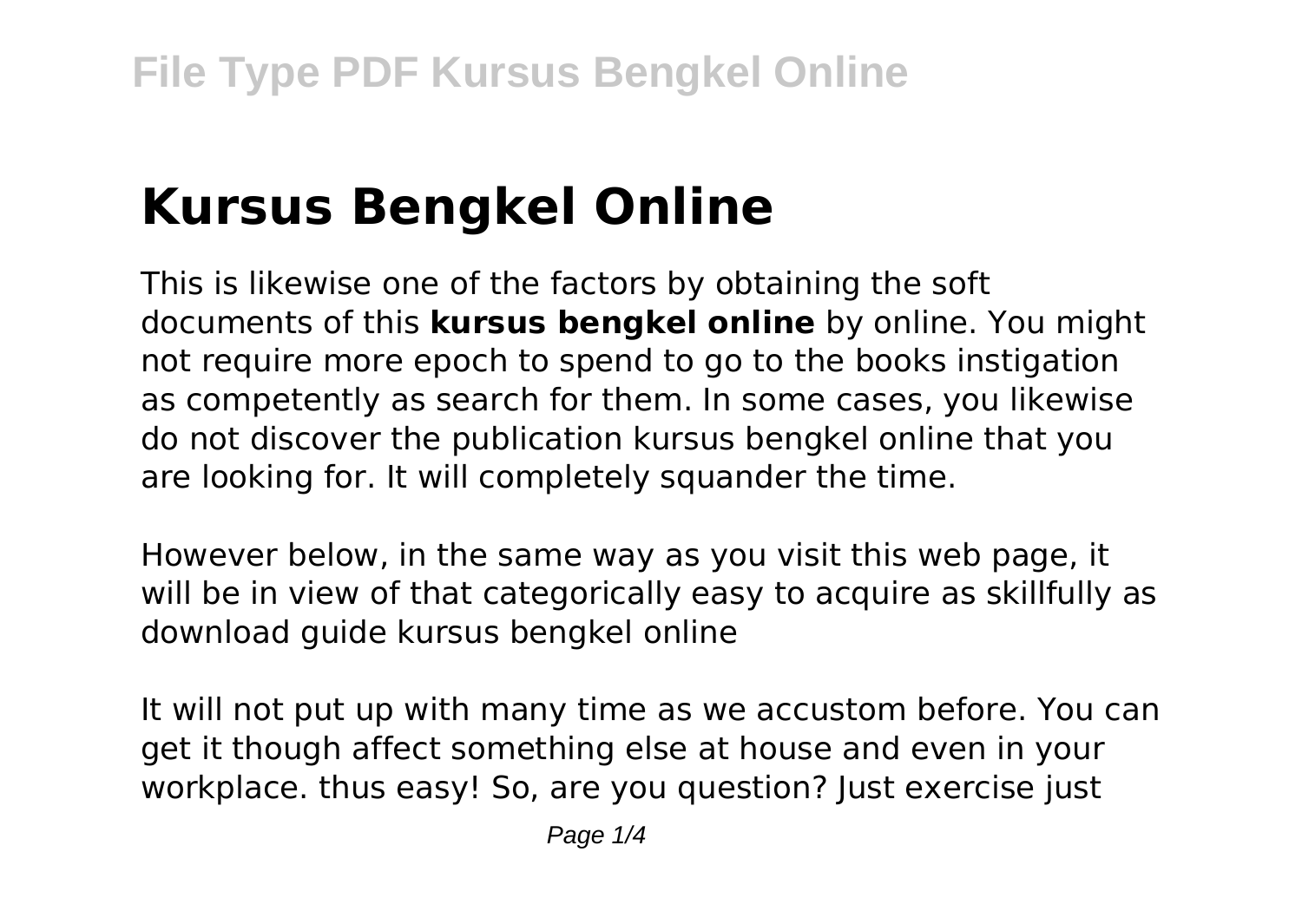what we offer under as capably as evaluation **kursus bengkel online** what you in the same way as to read!

team is well motivated and most have over a decade of experience in their own areas of expertise within book service, and indeed covering all areas of the book industry. Our professional team of representatives and agents provide a complete sales service supported by our in-house marketing and promotions team.

#### **Kursus Bengkel Online**

We would like to show you a description here but the site won't allow us.

#### **Google Business**

Bilangan Pelawat: 757,002 ©2020 Hak Cipta Terpelihara, Selangor Technical Skills Development Centre (STDC)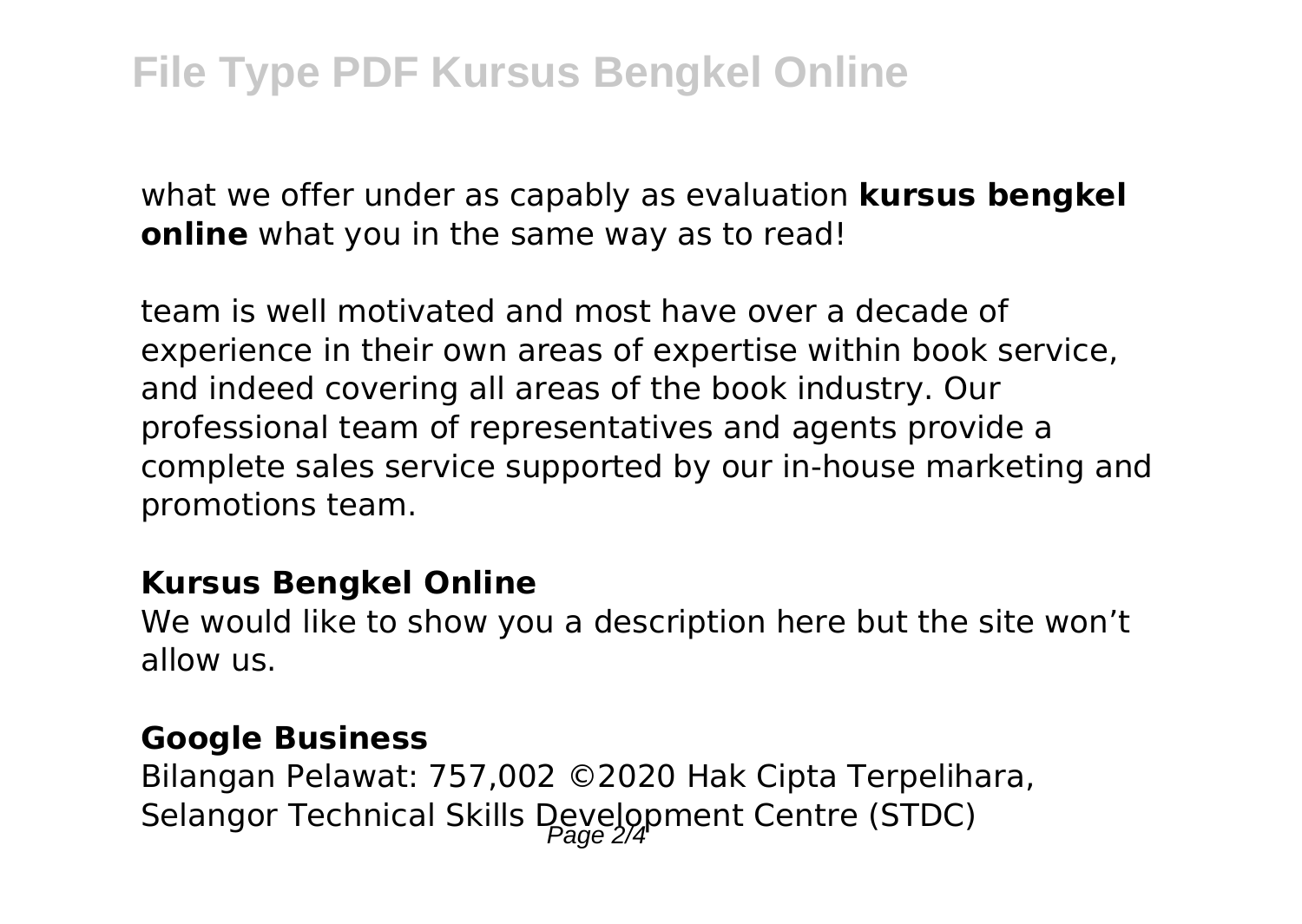# **File Type PDF Kursus Bengkel Online**

# **Pusat Pembangunan Kemahiran Teknikal Negeri Selangor - STDC**

Penceramah kursus ialah En Mohd Farid Awang, Akauntan SMECorp Malaysia. E-Book ini adalah bertujuan sebagai rujukan serta pendidikan sahaja dan tidak boleh dijual-beli. 4. S ECTION 1 Objektif Rajah 1.o Kursus kewangan ini dijalankan selepas mengambil kira isu-isu audit yang telah banyak kali diketengahkan.

## **Pengurusan kewangan - SlideShare**

PENGAJAR BERTUGAS MINGGU INI 14.03.2022 - 20.03.2022. 1.. EN. ROSDI BIN MD DALI 2. EN. MUHAMAD SAFUAN BIN AMINUDDIN TEK.PEMBUATAN (PERKAKASAN - DIE) HARI BERTEMU PELANGGAN ILP IPOH Bulan April 2022 13.04.2022 9.00 pagi – 12.00 tengahari Bahagian Pengurusan Operasi Pn. Haironi binti Md Isa  $P_{\text{face } 3/4}$